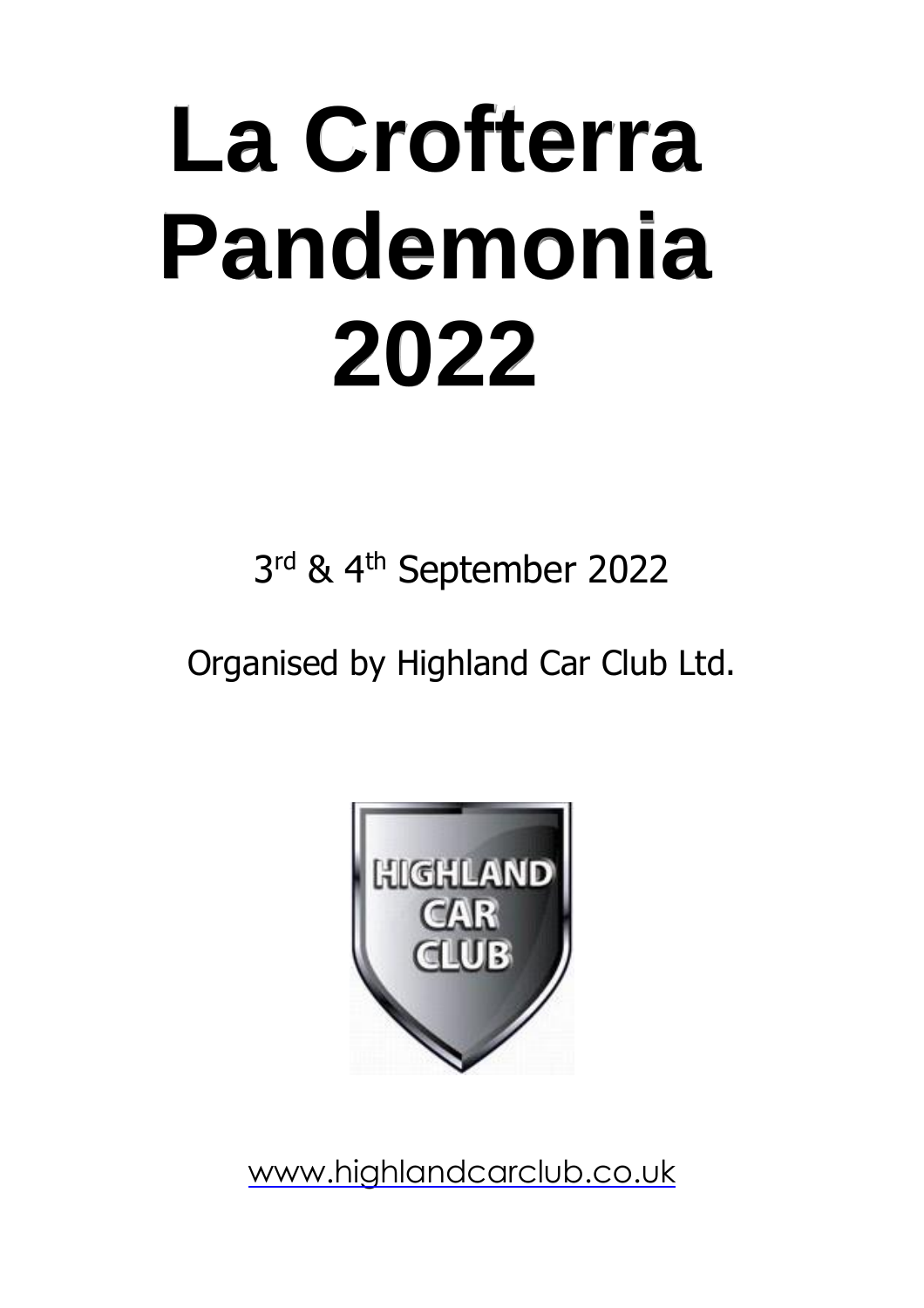# **REGULATIONS**

# **1. Announcement:**

La Crofterra Pandemonia 2022 will be held on Saturday 3<sup>rd</sup> & Sunday 4<sup>th</sup> September 2022 and is organised by Highland Car Club Ltd.

The event will start and finish at **Fairways Leisure, Castle Heather, Inverness IV2 6AA.** The overnight halt will be in **Oban**.

It is anticipated that a Saturday night gathering will be organised in Oban for those wishing to attend – further information will be published as soon as possible.

# **2. Jurisdiction:**

The event will be held under the general rules of the MSUK as a Touring Assembly and these Supplementary Regulations and any written instructions that the organising club may issue for the event.

MSUK Touring Assembly Permit number; 124362

# **3. Eligibility:**

The event is open to all members and non-members of Highland Car Club Ltd.

# **4. Vehicles:**

The event is open to the following:

- a) Cars of a type/model manufactured before 1986
- b) Sports cars, GT cars and sporting saloons of any age
- c) Kit cars and specials of any age
- d) Other cars permitted at the discretion of the organisers
- e) Any change to original car given on entry will be allowed at the discretion of the Organisers.

Cars in category a) will be given preference for entry

# **5. Entry List:**

The entry list opens on publication of these regulations and entry form.

The entry list closes on 24<sup>th</sup> August 2022

Refunds for withdrawn entries will be at the discretion of the organisers.

# **6. Documentation:**

Pre event document inspection and signing on will take place at the start location at Fairways Leisure.

Entrants will be required to sign a declaration to say that they have the following:

- A valid MOT certificate (where applicable)
- Valid Road Tax
- A minimum of third party insurance for all persons who will drive the vehicles which must be applicable for the duration of the event

Cars must comply with the MSUK Regulations for the event

### **Note: A warning triangle MUST be carried. All tyres must be road legal.**